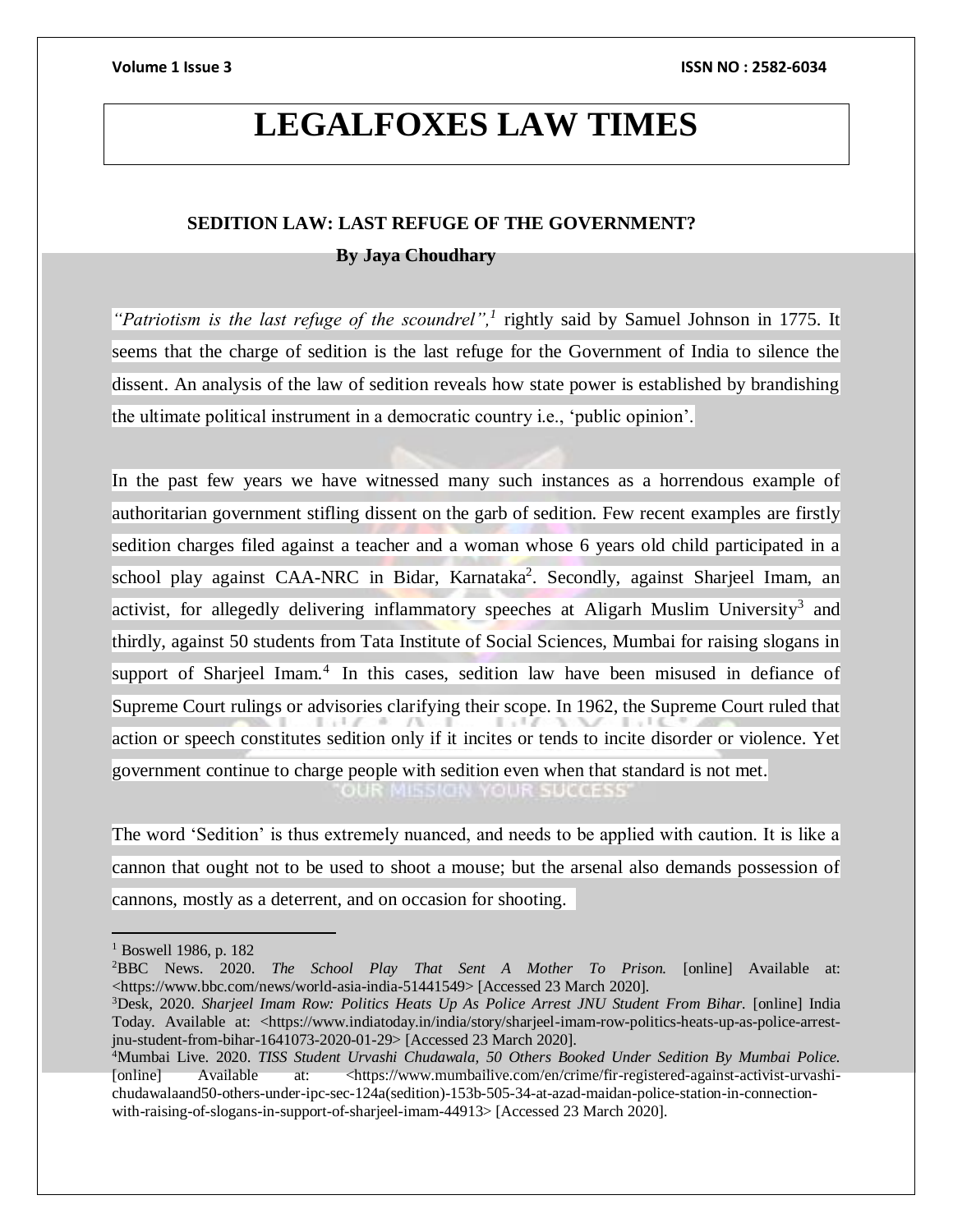Since the law of sedition came into operation in 1870, it has continued to be used to stifle voices of dissent, protest or criticism of the government. While Indian courts have generally protected freedom of expression, their record is uneven."The equivocal invoking of the provision has put it in the question as well as the spotlight of media, yet there has been no effort in respect of its possible repeal by the government.

## I. **THE SEDITION LAW**

*Section - 124(A) of the Indian Penal Code* explains "Sedition" in magnanimous and broad terms. It reads: " —whoever, by words, either spoken or written, or by signs, or by visible representation, or otherwise, brings or attempts to bring into hatred or contempt, or excites or aims to excite disaffection towards the Government established by law in India, shall be punished with imprisonment for life."<sup>5</sup> While, it covers the crimes that come under the law it does not give a precise definition of the term 'sedition' itself.

**Sedition: Meaning of -** Sedition in the ordinary sense means a stirring up of rebellion against the Government. Sedition includes all the acts and practices which have for their object to excite discontent or disaffection towards the Constitution, or the Government, or Parliament to create public disturbance, or to lead to civil war, and generally all the endeavours to promote public discord or disorder. In *Rex v. Adler<sup>6</sup>* the court defined the law of sedition in the following words, "Nothing is clearer than the law on this head – namely, that whoever by language, either written or spoken incites or encourages other to use physical force or violence in some public matter connected with the State, is guilty of publishing a seditious libel. The word "sedition" in its ordinary natural signification denotes a tumult, an insurrection, a popular commotion, or an uproar; it implies violence or lawlessness in some form…"

## **SECTION - 124(A): A BRIEF HISTORY**

The law of sedition as provided for in Section 124A of the Indian Penal Code, has undeniably had an extraordinary history. The sedition law was enumerated as an offence through clause 113 of the Draft Indian Penal Code by Thomas Macaulay in the year 1837, but it was only in 1870

l

<sup>5</sup> Section 124(A) of The Indian Penal Code,1872. 6 (1909) 22 CCLC 1.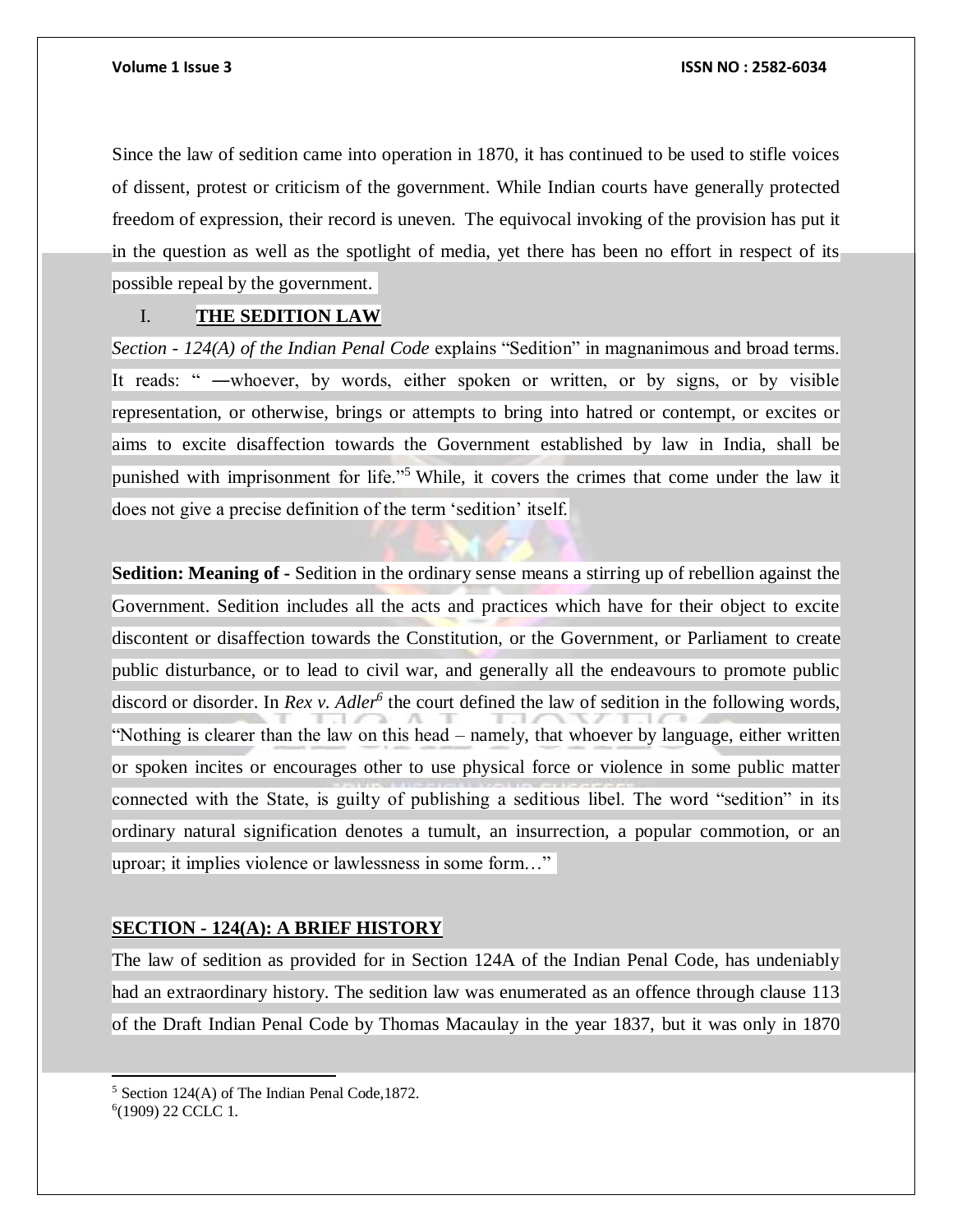that the provision for sedition was added by the IPC (Amendment) Act, specifically to deal with revolution and dissent against colonial rule. Gandhi noted in his trial that some of the most loved of India's patriots have been convicted<sup>7</sup> under Section 124A. Sedition in colonial India became synonymous with nationalism. This provision was later on replaced by the present Section 124A by an amending Act of 1898.

The first recorded state trial for sedition is that of *Queen Empress v. Jogendra Chunder Bose*<sup>8</sup>where Bose, the editor of the newspaper 'Bangobasi' wrote an article criticizing the 'Age of Consent Bill' for posing a threat to the religion and for its coercive relationship with the Indian Citizens.

This controversy and debate over the sedition law became most evident in the case of one of the most famous cases of sedition trails in the history of India, i.e. the case of Bal Gangadhar Tilak, who was booked under this law thrice.<sup>9</sup> In *Queen Empress v. Bal Gangadhar Tilak*<sup>10</sup>, the British government claimed<sup>11</sup> that Tilak's speeches on the killing of Afzal Khan by Shivaji, had prompted the murder of two British officers in Pune. Newly promoted *Justice James Strachey* presided over this trial, and broadened the scope of section 124A in the proceedings by equating "disaffection" to "disloyalty". He interpreted that the term "feelings of disaffection" meant hatred, enmity, dislike, hostility, contempt, and every form of ill will towards the government<sup>12</sup>.

In 1922, Gandhi was brought to court for his articles in *Young India* magazine. While appearing in court, Gandhi famously denounced the law against sedition in the court and referred S.124(A)

<sup>7</sup>The Wire. 2020. *Abolishing Sedition Would Be A Befitting Tribute To Gandhi's 150Th Birth Anniversary.* [online] Available at: <https://thewire.in/rights/abolishing-sedition-law-would-be-a-befitting-tribute-to-gandhis-150th-birthanniversary> [Accessed 23 March 2020].

<sup>8</sup> ILR (1892) 19 Cal 35.

<sup>9</sup>National Herald. 2020. *'The Great Repression': The History Of Sedition In India.* [online] Available at:  $\langle$ https://www.nationalheraldindia.com/reviews-recommendations/the-great-repression-the-history-of-sedition-inindia> [Accessed 23 March 2020].

<sup>10</sup> ILR (1898) 22 Bom 112.

<sup>11</sup>Economic and Political Weekly. 2020*. 'Disaffection' And The Law: The Chilling Effect Of Sedition Laws In India.* [online] Available at: <http://www.epw.in/journal/2011/08/perspectives/disaffection-and-law-chilling-effectsedition-laws-india.html> [Accessed 23 March 2020].

<sup>12</sup>Dev, A., 2020. *A History Of The Infamous Section 124A.* [online] Caravanmagazine.in. Available at: <https://caravanmagazine.in/vantage/section-124a-sedition-jnu-protests> [Accessed 24 March 2020].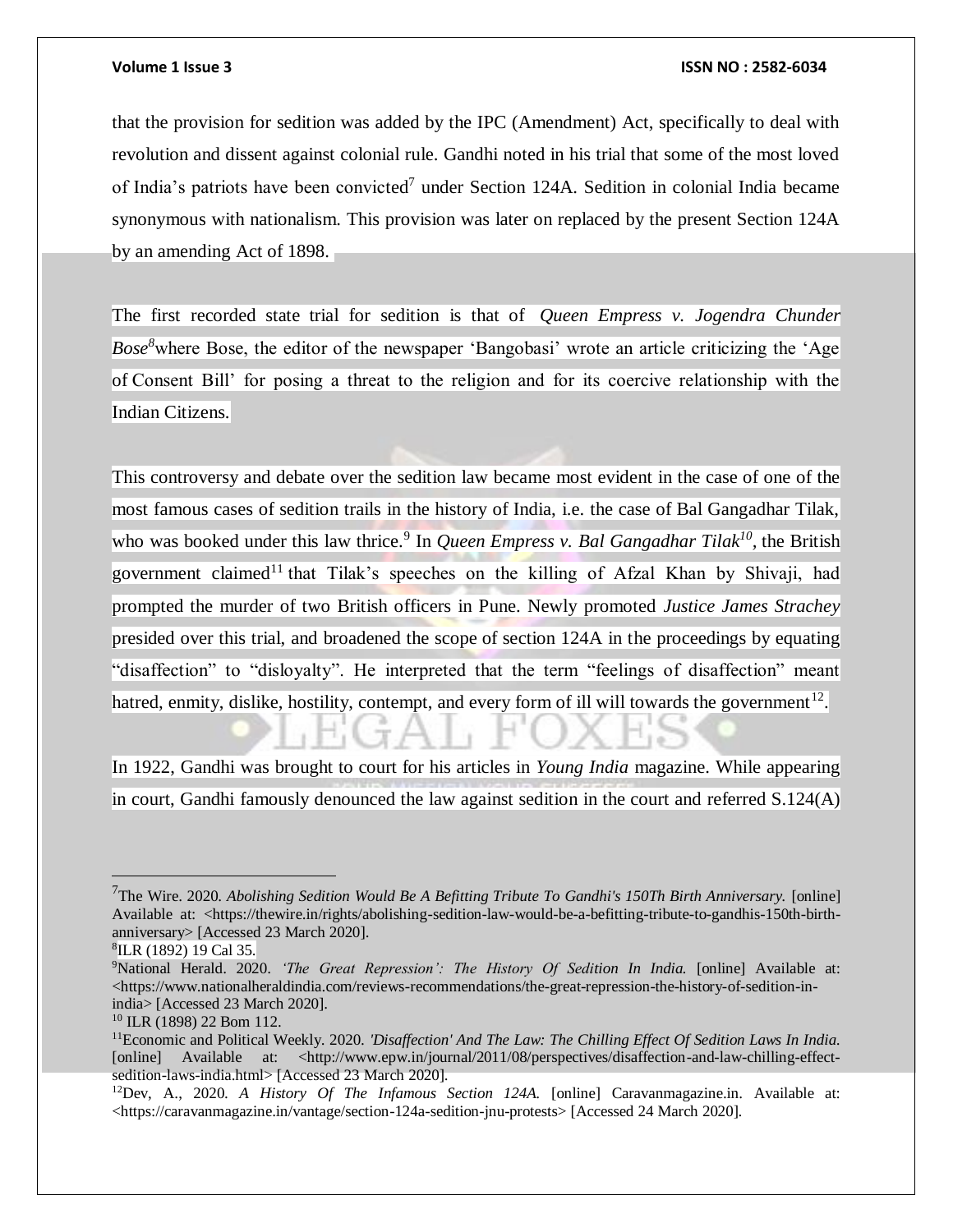as the "prince among the political sections of the Indian Penal Code designed to suppress the liberty of the citizen"<sup>13</sup>.

Later, in constituent assembly debates as well the issue of sedition was anxiously discussed. After much discussion finally an amendment was moved to drop the word 'sedition' and not allow it to infringe upon freedom of speech and expression.

On 26 November 1949, when the constitution was adopted the word indeed disappear from the constitution, but the S.124A stayed in the Indian Penal Code. Then in 1950, two supreme court judgements<sup>1415</sup> led the Nehru government to introduce much –maligned first amendment. Where, Jawaharlal Nehru. India's first prime minister, criticized the law during a parliamentary debate on free speech in 1951, in which he said: "Now so far as I am concerned that particular section is highly objectionable and obnoxious and it should have no place both for practical and historical reasons, if you like, in any body of laws that we might pass. The sooner we get rid of it the better."<sup>16</sup>

Yet 70 years later, the law remains on the books. Many dissenters, human rights activists, and those critical of the government have been charged under it, including in recent times.<sup>17</sup>

## II. **CONSTITUTIONALITY OF THE SECTION - 124(A): POST - INDEPENDENCE**

In 1950's, three important judgements were passed with regards to sedition laws. These were *Tara Singh Gopi Chand v. The State<sup>18</sup>, Sabir Raza v. The State<sup>19</sup>and Ram Nandan v. State<sup>20</sup> .The courts in the first two mentioned case i.e. the Tara Singh Decision and Sabir Raza Decision were* 

 $13$  Ibid.

<sup>&</sup>lt;sup>14</sup>Brij Bhushan And Anr. v. The State Of Delhi, 1950 Supp SCR 245.

<sup>15</sup>Romesh Thappar v. The State Of Madras, 1950 AIR 124.

<sup>16</sup>Mitta, M. and News, M., 2020. *Jawaharlal Nehru Wanted Sedition Law Out As Early As 1951 | Mumbai News - Times Of India.* [online] The Times of India. Available at: <http://timesofindia.indiatimes.com/city/mumbai/Jawaharlal-Nehru-wanted-sedition-law-out-as-early-as-1951/articleshow/16343758.cms> [Accessed 18 March 2020].

<sup>17</sup>Menon, N., 2020. *Kafila*. [online] Kafila. Available at: <http://kafila.org/2010/12/02/kitne-aadmi-the-we-are-allseditious-now/> [Accessed 18 March 2020].

<sup>&</sup>lt;sup>18</sup> 1951 Cri LJ 449.

<sup>&</sup>lt;sup>19</sup>Cri App No. 1434 of 1955.

<sup>20</sup>AIR 1959 All 101.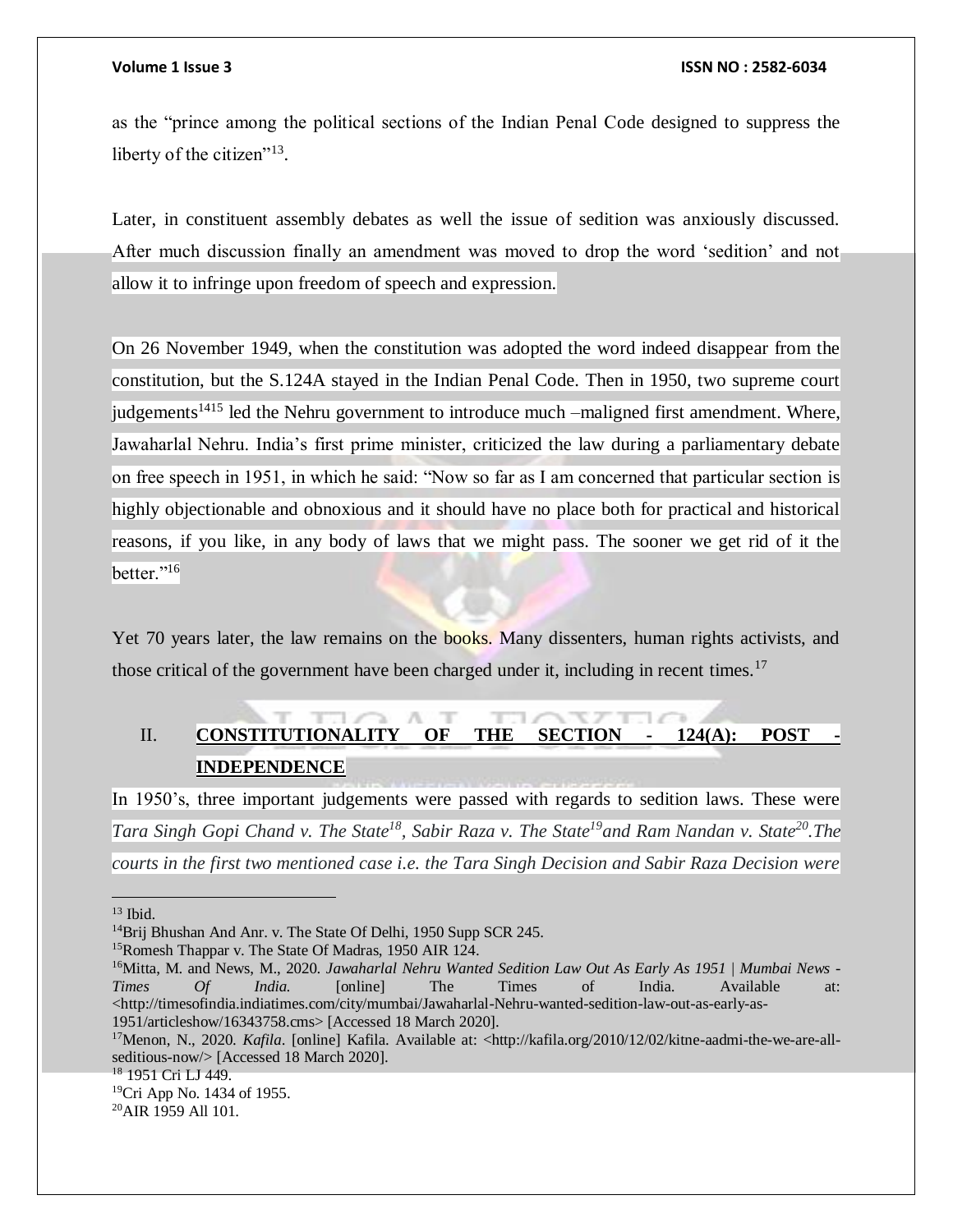*of the opinion that S.124A of the Indian Penal Code had become void on the enforcement of the Constitution of India.*

It was *Ram Nandan v. State of U.P,*the first case to deal with the constitutionality of the S.124(A) where the Allahabad High Court held, "Section 124-A, Indian Penal Code, is ultra vires of Article 19(1) of the Constitution, both because it is not in the interests of public order as well as because the restrictions imposed thereby are not reasonable restrictions. This Section is, therefore, not saved by the reservations contained in Article 19(2) of the Constitution, and should be declared to be void."<sup>21</sup>

But this decision of the Hon'ble High Court was overruled by the Hon'ble Supreme Court in the case of *Kedarnath Das v. State of Bihar<sup>22</sup>*, and held Section 124-A, intra vires. The judgement outlined that - "disloyalty to Government established by law is not the same thing as commenting in strong terms upon the measures or acts of Government, or its agencies, so as to ameliorate the condition of the people or to secure the cancellation or alteration of those acts or measures by lawful means".

The five-judge decision, clarified the law on sedition by clearly stating that "a citizen has a right to say or write whatever he likes about the Government, or its measures, by way of criticism or comment, so long as he does not incite people to violence against the Government established by law or with the intention of creating public disorder."

In September 2016, the Supreme Court had reiterated these necessary safeguards and in the case of *Shreya Singhal & Ors. v. Union of India*<sup>23</sup>, The Court highlighted the distinction between 'advocacy', and 'incitement', and how restrictions under Article 19(2) ought to be strictly interpreted to not include 'innocent speech'. In the words of the SC, "The intelligible differentia is clear – the internet gives any individual a platform which requires very little or no payment through which to air his views."

  $^{21}$ AIR 1959 All 101. <sup>22</sup>AIR 1962 SC 955. 23(2013) 12 SCC 73.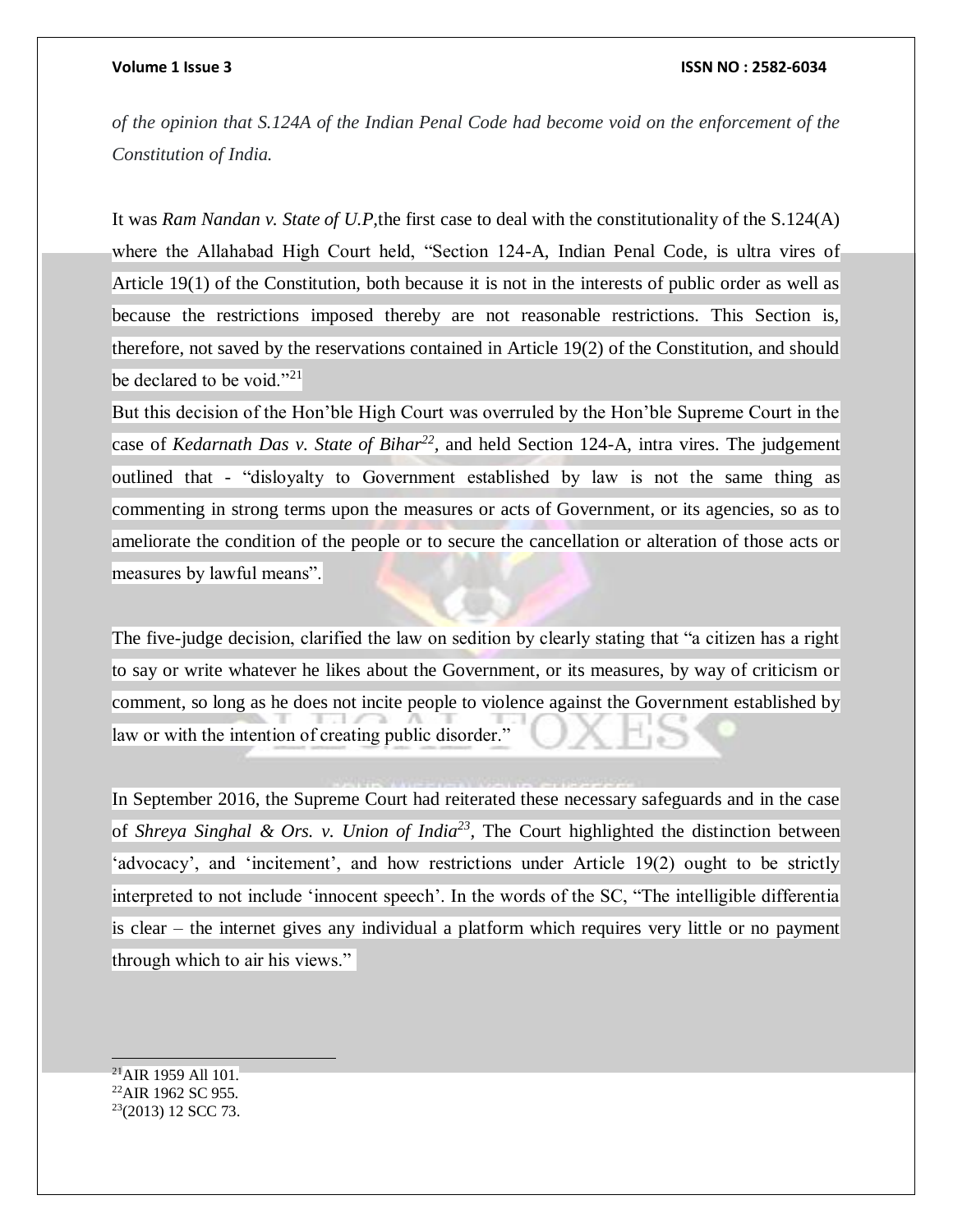In the case of *Kanhaiya Kumar v. State (NCT of Delhi)<sup>24</sup>*, the petitioner, charged under section 124A IPC approached Delhi High Court for grant of bail. Deciding upon the issue, the Court observed: "while exercising the right to freedom of speech and expression under Article 19(1)(a) of the Constitution, one has to remember that Part-IV Article 51A of the Constitution provides Fundamental Duties of every citizen, which form the other side of the same coin".

In the light of aforesaid judicial pronouncements, it could be stated that - unless the words used or the actions in question do not threaten the security of the State or of the public; lead to any sort of public disorder which is grave in nature, the act would not fall within the ambit of section 124-A of Indian Penal Code.<sup>25</sup>

## III. **RISE OF THE HYPER-NATIONALISM: WHAT DATA SAYS?**

In February this year,in Bangalore,a 14-year girl stood up on a stage and began a speech with the words "Pakistan Zindabad"<sup>26</sup>. She was promptly arrested. Earlier this year, three students of Kashmir were arrested for raising pro-Pakistan slogans<sup>27</sup>. In both the cases and other similar cases very recently, the police have made several arrests on the grounds of sedition and reignited the debate around India's Sedition law.

According to a BBC News reporter, "In India, you can be charged with sedition for liking a Facebook post, criticising a yoga guru, cheering a rival cricket team, drawing cartoons, asking a provocative question in a university exam, or not standing up in a cinema when the national anthem is being played".<sup>28</sup>And the latest data suggest that this law remains as relevant as ever with sedition arrests increasing in recent years. In 2014, there were 47 cases of sedition but that number increased to 70 in 2018 (the latest year with available data)<sup>29</sup>.

 $\overline{a}$  $24(2016)$  227 DLT 612.

<sup>25</sup> Law Commission of India, *Sedition*, Consultation Paper, 30, (August 2018). [online] Available at: <http://www.lawcommissionofindia.nic.in/reports/CP-on-Sedition.pdf> [Accessed 14 March 2020].

<sup>26</sup>Pooja Dantewadia, V., 2020. *Sedition Cases In India: What Data Says*. [online] Livemint. Available at: <https://www.livemint.com/news/india/sedition-cases-in-india-what-data-says-11582557299440.html> [Accessed] 22 March 2020].

 $27$  Ibid.

<sup>28</sup>BBC News. 2020. *Why India Needs To Get Rid Of Its Sedition Law*. [online] Available at: <https://www.bbc.com/news/world-asia-india-37182206> [Accessed 21 March 2020]. 29Supra at 28.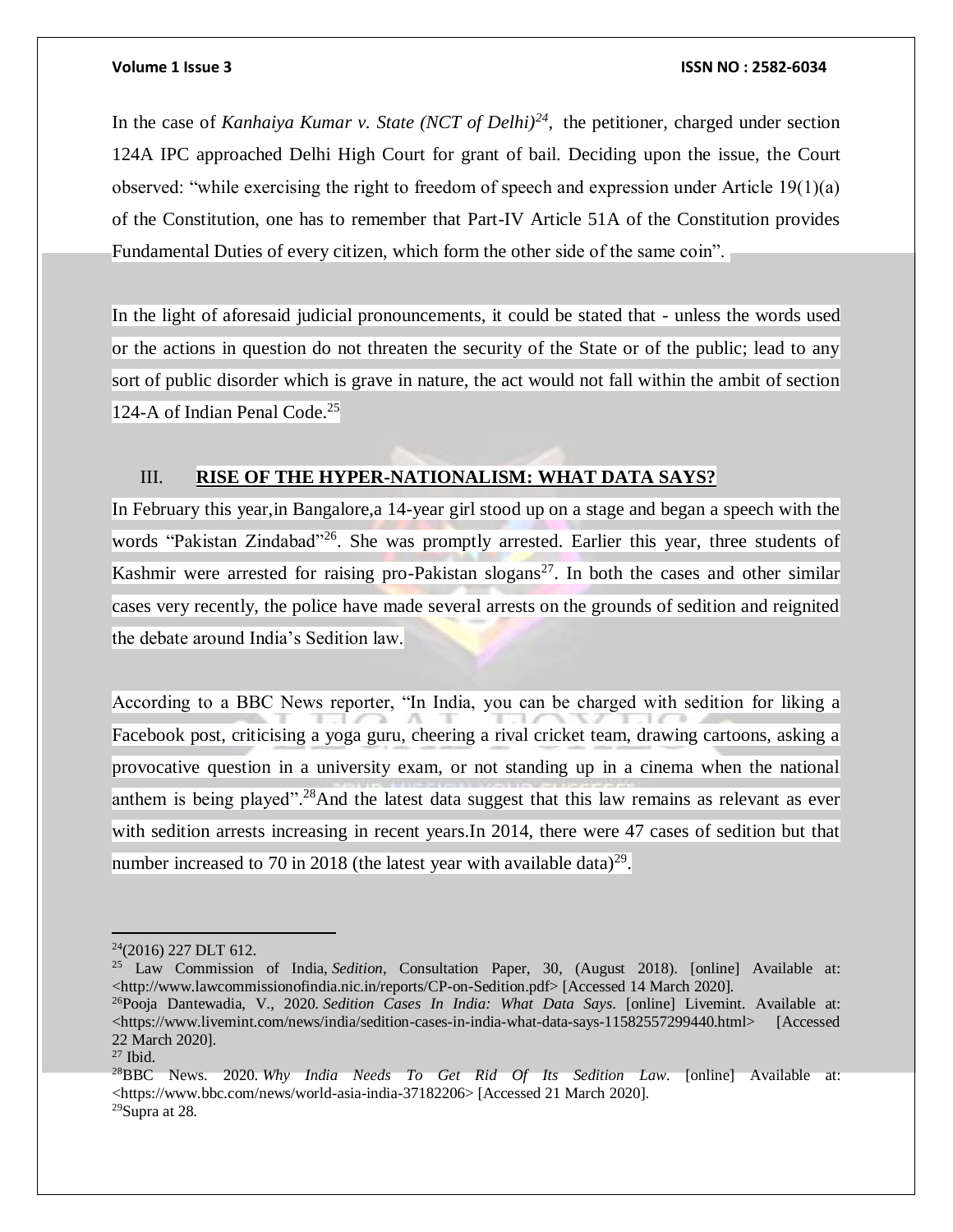In January, more than 3,000 protesters against the Citizenship Amendment Act (CAA) were charged with sedition while in 2019, more than 3,300 farmers were charged with sedition for protesting about land disputes<sup>30</sup>. Though police are charging more people with sedition, few cases actually result in a conviction. Data from the country's Ministry of Home Affairs reveals that between 2014 and 2016, 179 people were arrested on the charge of sedition. However, no charge sheet was filed in over 80% of the cases by the end of 2016. Trial could start only in 10% of cases. Unlike in colonial India, most sedition cases today rarely even go to trial. <sup>31</sup> One of the reasons behind this is sedition as an offence has no solid legal ground. The Constitution of India also provides freedom of speech and expression as a fundamental right which many activists and legal scholars have argued prevents sedition from labelling as an offence.

## IV. **WHY INDIA NEEDS TO SCRAPE OFF SEDITION LAW?**

The sedition Law in India can be questioned for the following reasons:

- 1. Colonial Law: British Government used this law to suppress the rebellious criticism, speech and views against the British rule. But this colonial law is still being used in independent India, despite having specialised laws to deal with the external and internal threats to sabotage the nation. Hence in a democratic republic where the sovereignty rests with the citizens such law has no significance.
- 2. In Parliament, the then Prime Minister, Jawaharlal Nehru, while introducing the Constitution (First Amendment) Act, 1951, had identified offence of sedition being fundamentally unconstitutional and remarked that "*Now so far as I am concerned that particular Section is highly objectionable and obnoxious and it should have no place both for practical and historical reasons, if you like, in any body of laws that we might pass. The sooner we get rid of it the better. We might deal with that matter in other ways, in more limited ways, as every other country does but that particular thing, as it is,*

 $30$  Ibid.

l

<sup>&</sup>lt;sup>31</sup> Crime in India - Statistics, National Crime Records Bureau, Ministry of Home Affairs (2016).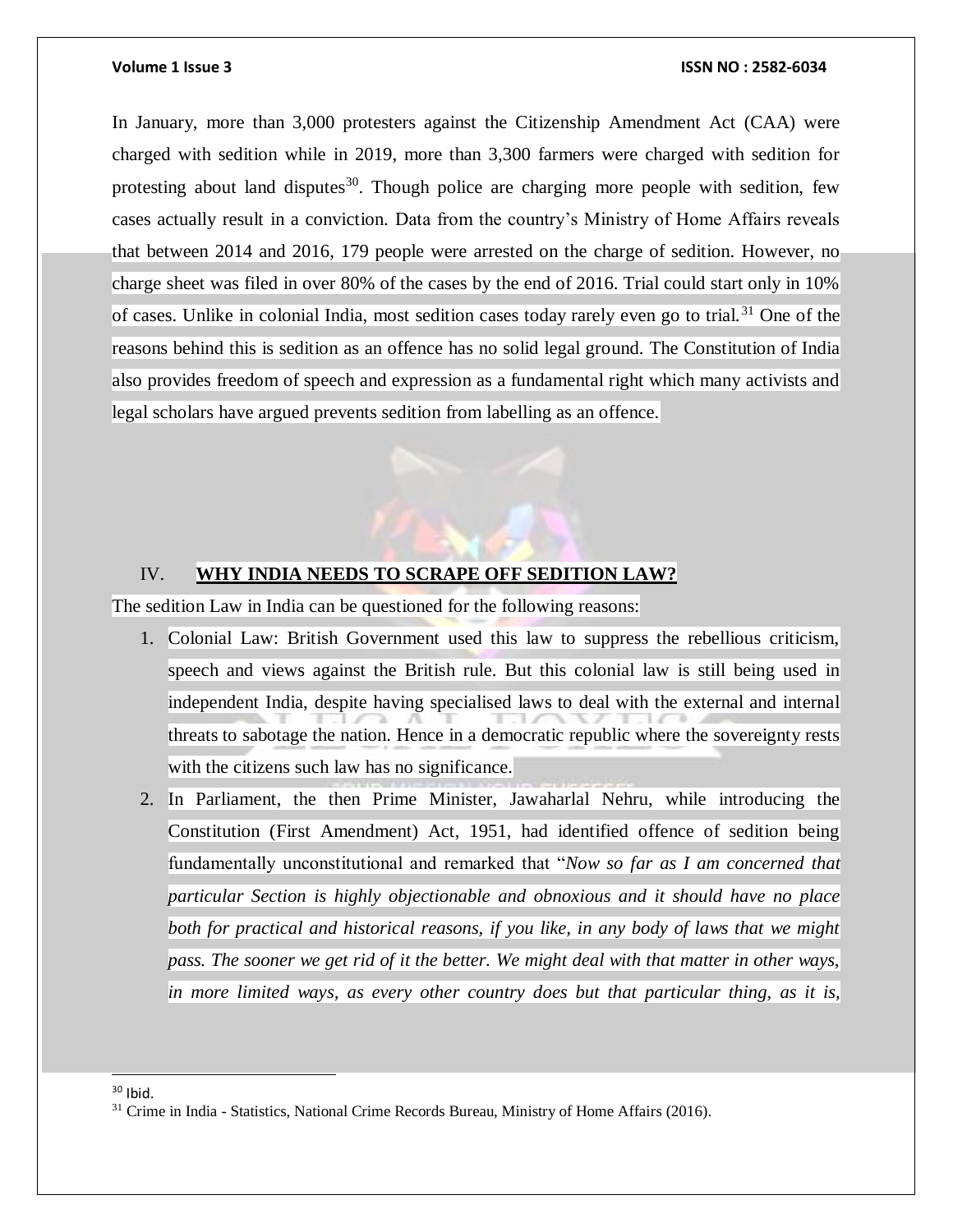*should have no place, because all of us have had enough experience of it in variety of ways and apart from the logic of the situation, our urges are against it."<sup>32</sup>*

- 3. Sedition Law: The law of sedition is more likely to be the last refuge of the political parties which they use for their own incentives. The party in government exploits their power against dissent criticising the functioning of the government or questioning their policies. It is said so because the law has not yet been amended or repealed; despite the highest court of India has criticised the law at several instances.
- 4. The crime of sedition is now dwindling in relevance. An examination of Indian Penal Code demonstrates that its other provisions are sufficient to address all threats to violence and public order, rendering S.124(A) obsolete.

Chapter VIII of the Indian Penal Code contains offences against public tranquillity. These include rioting<sup>33</sup>, assaulting or obstructing a public servant trying to suppress a riot<sup>34</sup>, provocation with the intent to spark a riot<sup>35</sup>, and promoting enmity between different groups on the basis of religion, race, place of birth, residence, language etc<sup>36</sup>. Further, it contains a provision for punishing acts that were prejudicial to national integration<sup>37</sup>. It also includes being the member of, joining, hiring people to join, or continuing an unlawful assembly<sup>38</sup>. Minor skirmishes are covered by the crime of 'affray' which punishes the act of two or more persons disturbing the public peace by fighting in a public place<sup>39</sup>. Thus, any such act that was *'prejudicial to the maintenance of peace & harmony'* would be punishable.

## V. **INTERNATIONAL LEGAL STANDARDS**

The International Covenant on Civil and Political Rights (ICCPR)<sup>40</sup>, which India ratified in 1979, which provides in Article 19 that:

<sup>40</sup>International Covenant on Civil and Political Rights, adopted December 16, 1966, entered into force March 23, 1976 (except art. 41, which entered into force March 28, 1979), 999 U.N.T.S. 171, reprinted in 6 ILM 368 (1967),

<sup>&</sup>lt;sup>32</sup> Supra at 18.

<sup>&</sup>lt;sup>33</sup>Section 146 of The Indian Penal Code, 1872.

<sup>34</sup> Section 152of The Indian Penal Code, 1872.

<sup>35</sup> Section 153 of The Indian Penal Code, 1872.

<sup>36</sup> Section 153(A) of The Indian Penal Code, 1872.

<sup>37</sup> Section 153(B) of The Indian Penal Code, 1872.

<sup>38</sup> Section 141 of The Indian Penal Code, 1872.

<sup>&</sup>lt;sup>39</sup> Section 159 of The Indian Penal Code, 1872.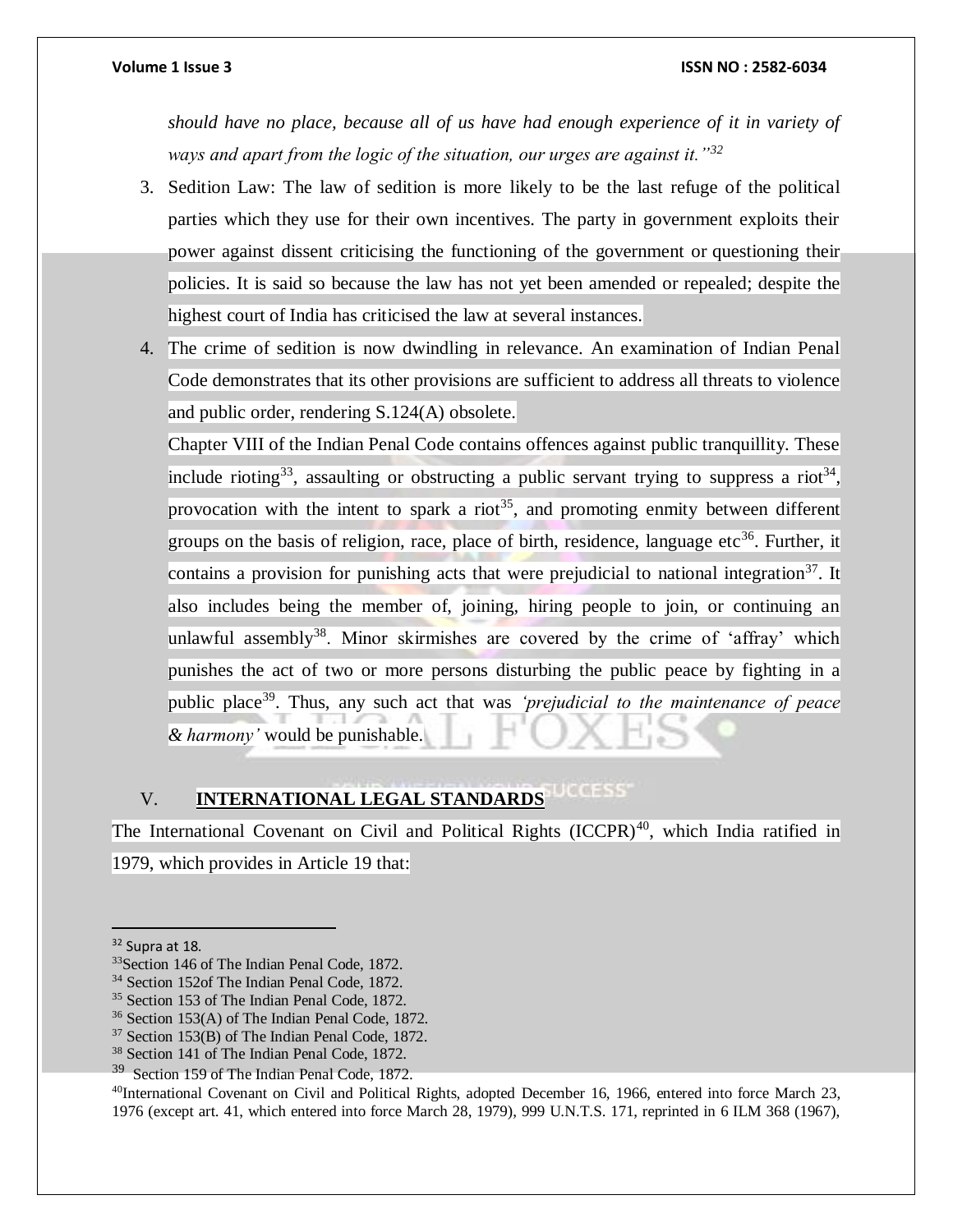- 1. Everyone shall have the right to hold opinions without interference.
- 2. Everyone shall have the right to freedom of expression; this right shall include freedom to seek, receive and impart information and ideas of all kinds, regardless of frontiers, either orally, in writing or in print, in the form of art, or through any other media of his choice.
- 3. The exercise of the rights provided for in paragraph 2 of this article carries with it special duties and responsibilities. It may therefore be subject to certain restrictions, but these shall only be such as are provided by law and are necessary:
	- a. For respect of the rights or reputations of others;
	- b. For the protection of national security or of public order (*ordre public*), or of public health or morals.

The ICCPR is an outgrowth of the UDHR, adopted by the United Nations General Assembly in  $1948<sup>41</sup>$ , aforementioned article i.e. Art. 19 of which provides that:

"Everyone has the right to freedom of opinion and expression; this right includes freedom to hold opinions without interference and to seek, receive and impart information and ideas through any media and regardless of frontiers."<sup>42</sup>

Thus, the guarantee of freedom of expression applies to all forms of expression, not only those that fit with popular perspectives and viewpoints, as noted by the European Court of Human Rights in the seminal *Handyside v. United Kingdom* case:

"Freedom of expression constitutes one of the essential foundations of [a democratic] society, one of the basic conditions for its progress and for the development of every man... [I]t is applicable not only to 'information' or 'ideas' that are favourably received or regarded as inoffensive or as a matter of indifference, but also to those that offend, shock or disturb the State

<sup>41</sup>Universal Declaration of Human Rights, adopted December 10, 1948, G.A. Res. 217A (III), 3 UN GAOR, UN Doc. A/810, p. 71 (1948), http://www.un.org/e/documents/udhr/ (accessed March 20, 2020).

http://treaties.un.org/doc/Publication/UNTS/Volume%20999/volume-999-I-14668-English.pdf and http://www.ohchr.org/EN/ProfessionalInterest/Pages/OPCCPR1.aspx (accessed March 20, 2020).

<sup>&</sup>lt;sup>42</sup> The right to freedom of expression is also protected in regional human rights treaties, including the European Convention on Human Rights (art.10), the African Charter on Human and Peoples' Rights (art. 9), and the American Convention on Human Rights (art. 13), all of which draw upon the Universal Declaration of Human Rights (UDHR). These treaties and the court judgments deriving from them demonstrate the global acceptance of the rights guaranteed by the UDHR, and provide useful perspectives on the appropriate interpretation of those rights.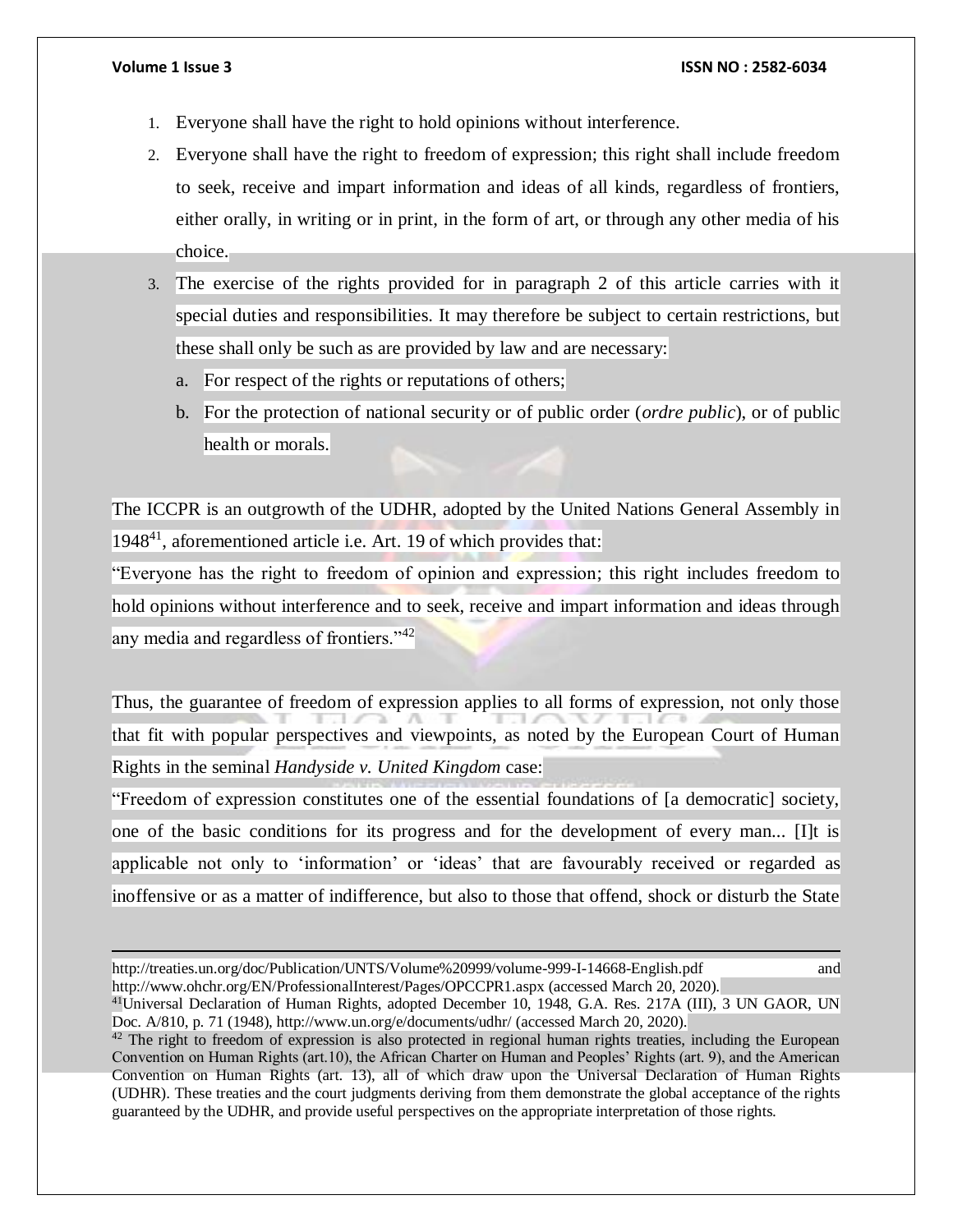## **Volume 1 Issue 3 ISSN NO : 2582-6034**

or any sector of the population. Such are the demands of pluralism, tolerance and broadmindedness without which there is no 'democratic society.'"<sup>43</sup>

Under International law, also the right to freedom of expression is not absolute. Given its paramount importance in any democratic country, however, the UNHRC held that any restrictions on the exercise of this right must meet strict three-fold test i.e. such restrictions must-

- a. be provided by law;
- b. be imposed for the purpose of safeguarding respect for the rights or reputations of others, or the protection of national security or of public order (*ordre public*), or of public health or morals; and
- c. be necessary to achieve that goal.<sup>44</sup>

When analysed pursuant to these standards, a number of Indian laws currently in effect impose limitations on expression that go beyond the restrictions that are mentioned and permitted by international law and, in some cases<sup>45</sup>, appears to be with conflict with the Constitution of India. While in some cases, the Indian Supreme Court has narrowed the scope of such laws. However, the continued application of those inconsistent laws with international standards of freedom of expression makes clear that the draconian laws themselves need to be repealed or amended.

## VI. **SEDITION LAW VIS-A-VIS FREEDOM OF SPEECH**

To give voice to the importance of the freedom of speech, John Stuart Mill argued that for the stability of a society one must not suppress the voice of the citizens, how so ever contrary it

<sup>43</sup> European Court of Human Rights, Handyside v. United Kingdom, (5493/72) [1976] ECHR 5, December 7, 1976, para.49. See also R. v. Central Independent Television plc, [1994] 3 All ER 641: "Freedom of [speech] means the right to [say] things which the government and judges, however well-motivated, think should not be [said]. It means the right to say things which 'right-thinking people' regard as dangerous or irresponsible"; UN Human Rights Committee, General Comment No. 34, Article 19, Freedoms of opinion and expression (102nd session, 2011), UN Doc. CCPR/C/GC/34/2011, para. 11: "The scope of article 19(2) of the ICCPR embraces even expression that may be regarded as deeply offensive."

<sup>44</sup> UN Human Rights Committee, General Comment No. 34, Article 19, Freedoms of opinion and expression (102nd session, 2011), UN Doc. CCPR/C/GC/34/2011, para. 22 ("General Comment No. 34"). The same three-part test has been applied by, among others, the European Court of Human Rights to cases under art. 10 of the ECHR, see, e.g., Goodwin v. United Kingdom, [GC] No. 17488/90, 22 EHRR 123 (1996), para. 28-37, and the Canadian Supreme Court to cases under the Canadian Charter of Rights and Freedoms, see, e.g., R. v. Oakes, [1986] 1 SCR 103, 138- 139.

<sup>45</sup>Human Rights Watch. 2020. *Stifling Dissent | The Criminalization Of Peaceful Expression In India*. [online] Available at: <https://www.hrw.org/report/2016/05/24/stifling-dissent/criminalization-peaceful-expression-india> [Accessed 21 March 2020].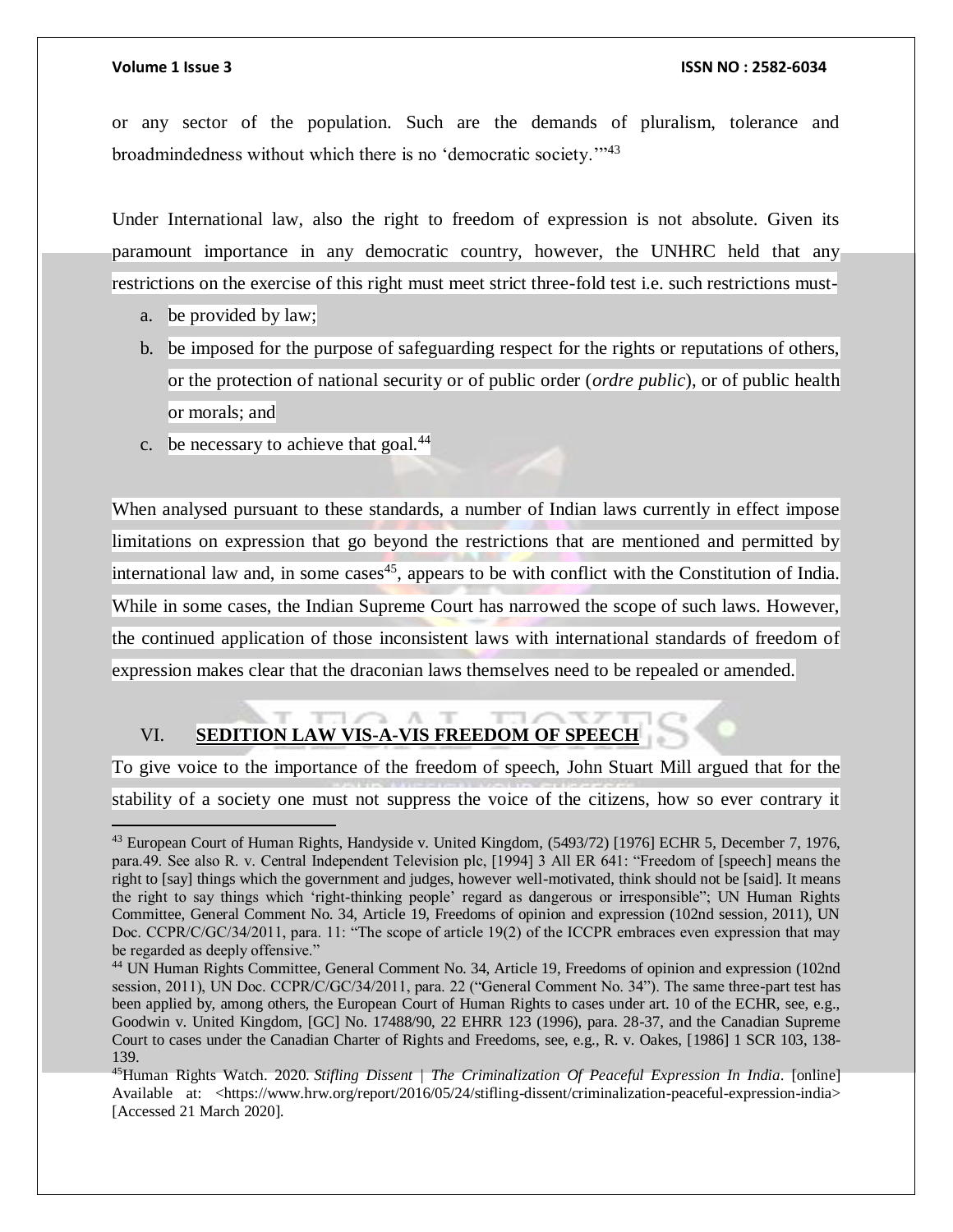might be. In certain cases, to reach a point of right conclusion, debates and open public discussions are inevitable. Mill further advocated that a good government is the one where the "intelligence of the people" is promoted.<sup>46</sup>

Democracy is not synonymous with majoritarianism, on the contrary it is a system to inclusiveness, where every voice is counted. In the unforgettable words of Charles Bradlaugh: *"Better a thousand-fold abuse of free speech than denial of free speech. The abuse dies in a day but the denial slays the life of the people and entombs the hopes of the race."<sup>47</sup>*

Observing that the criminality and morality do not co-exist, the supreme court held that free flow of the ideas in a society makes its citizen well informed, which in turn results into the good governance.<sup>48</sup>

The relationship of Sec 124-A of the Indian Penal Code and Art 19 of the Constitution of India is a strained relationship. The Constitution of India guarantees freedom of speech and expression in Article 19(1)(a), which provides that "all citizens shall have the right to freedom of speech and expression."<sup>49</sup>The Indian Supreme Court has held that freedom of expression under article 19(1)(a) includes the right to seek and receive information, including information held by public bodies<sup>50</sup>. In the case of *Tata Press Ltd. v. Mahanagar Telephone Nigam Ltd. & Ors.*<sup>51</sup>, emphasising the importance of the freedom of speech the Supreme Court observed: "Freedom of speech goes to the heart of the natural right of an organised freedom-loving society to 'impart and acquire information about that common interest'".

**OUR MISSION YOUR SUCCESS'** 

 $46$ Supra at 27.

<sup>47</sup>Jewish Supremacism, *Freedom of Speech and My Book Jewish Supermacism*. Available at: <http://davidduke.com/freedom-of-speech/>[Accessed 22 March 2020].

<sup>48</sup> S. Khusboo v. Kanniamal & Anr, AIR 2010 SC 3196.

 $^{49}$  Article 19(1)(a) of the Constitution of India, states that "All citizens shall have the right (a) to freedom of speech and expression."

 $50$  While writing the constitution in the late 1940s, violence from the bloody partition of the country at the time of independence weighed heavily on the minds of political leaders. While establishing a democracy that enshrined freedom of expression, some were, as lawyer Rajeev Dhawan said, "very wary of giving too much room to free speech, civil liberties, due process and religious freedom." See Rajeev Dhavan, Publish and Be Damned: Censorship and Intolerance in India (New Delhi: Tulika Books, 2008).

<sup>51</sup> AIR 1995 SC 2438, see also LIC of India v. Prof. Manubhai D. Shah & Cinemart Foundation, AIR 1993 SC 171.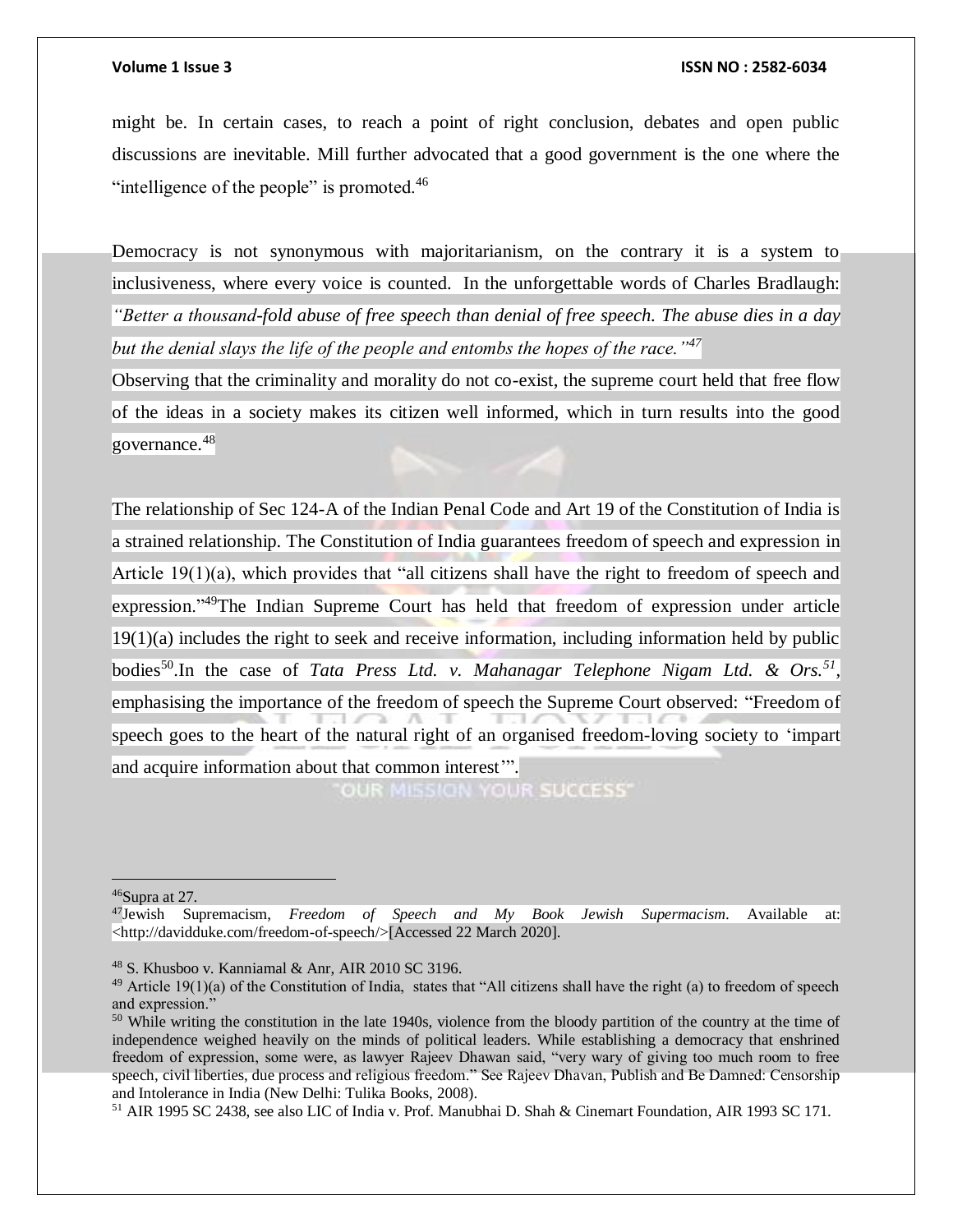By Article  $19(2)^{52}$ , however, the constitutional right to freedom of expression is limited. In this sense, the Constitution of India is less protective of peaceful expression than the ICCPR<sup>53</sup>. The extent and scope of protection of free speech and expression in India is largely determined by the interpretations of the terms "in the interests of," and "reasonable restrictions" of the various grounds listed in Article 19(2). The supreme court decisions on the same, however, have been inconsistent.

One of the example- The court has interpreted the phrase "in the interests of" in section 19(2) broadly, holding that speech that has "a tendency" to cause public disorder may be restricted even if there is no real risk of it doing so.<sup>54</sup> The court explained: "If, therefore, certain activities have a tendency to cause public disorder, a law penalising such activities as an offence cannot but be held to be a law imposing reasonable restriction 'in the interests of public order' although in some cases those activities may not actually lead to a breach of public order." 55

Further, the court clarified that:

"The anticipated danger should not be remote, conjectural or far-fetched. It should have proximate and direct nexus with the expression. The expression of thought should be intrinsically dangerous to the public interest. In other words, the expression should be inseparably locked up with the action contemplated like the equivalent of a 'spark in a powder keg."<sup>56</sup>

To the question whether Article 19(2) and Section 124-A are contradictory or compatible to each **UR SUCCESS** other. There are three arguments that can be made:

1. Section 124A ultra-vires the Constitution since it infringes article 19(1)(a) and is not saved by the expression 'in the interest of public order'<sup>57</sup>.

<sup>52</sup> Article 19(2) of the Constitution of India, 1950 permits "reasonable restrictions… in the interests of the sovereignty and integrity of India, the security of the State, friendly relations with foreign States, public order, decency or morality or in relation to contempt of court, defamation or incitement to an offense."

<sup>&</sup>lt;sup>53</sup> ICCPR under section 19(2) permits only restrictions that are "necessary" "for respect of the rights or reputation of others, for protection of national security or of public order (*ordre public*) or of public health or morals."

<sup>54</sup> Ramji Lal Modi v. The State of Uttar Pradesh, 1957 SCR 860 (upholding constitutionality of section 295A of the Indian Penal Code).

 $55$  Ibid.

<sup>56</sup> S. Rangarajan Etc. v. P. Jagijivan Ram, 1989 SCR (2) 204, 226.

<sup>57</sup>Ram Nandan v. State of U.P, AIR 1959 All. 101.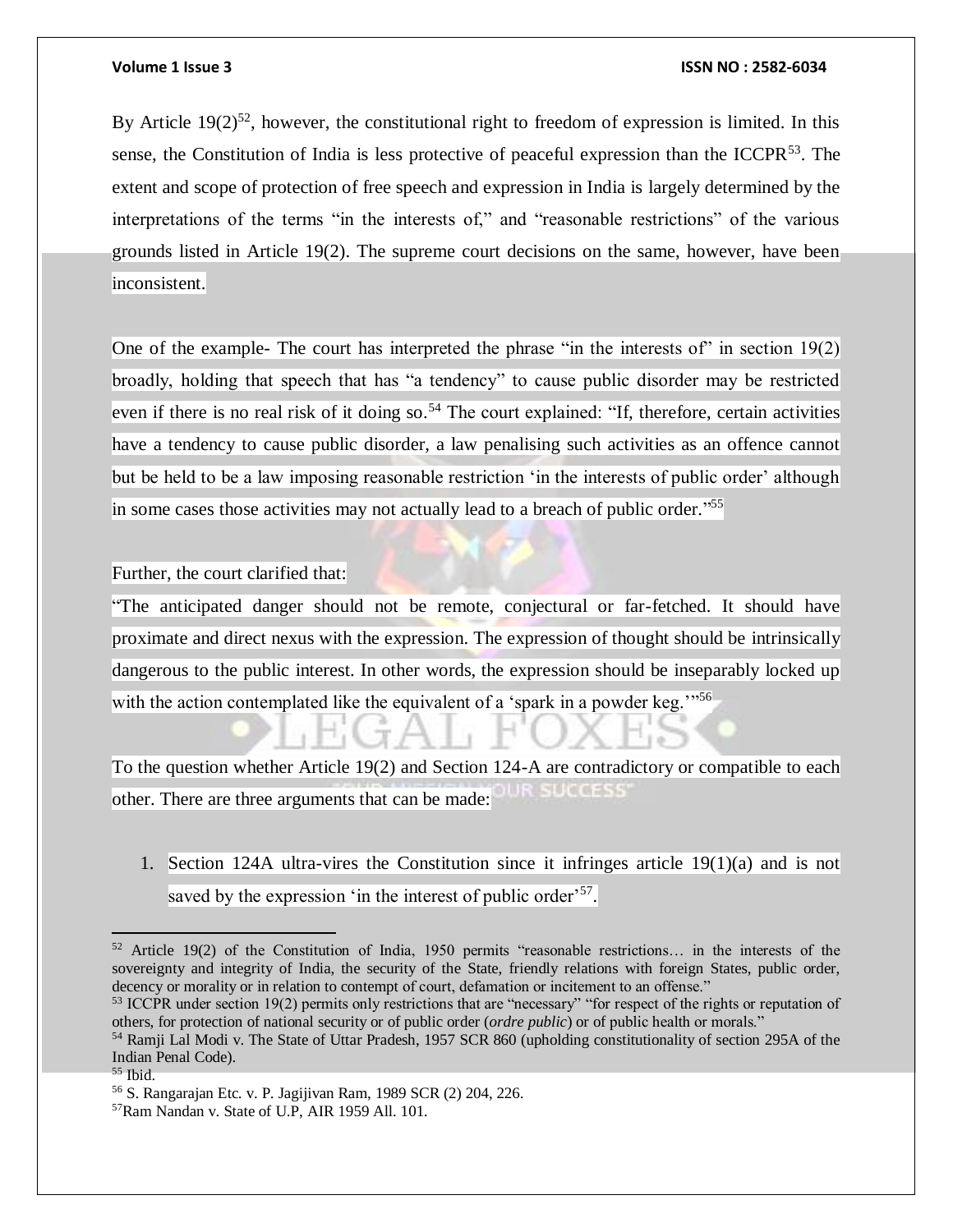- 2. Section 124A is not void because the expression 'in the interest of public order' has a wider amplitude and is not only confined to 'violence'. It must undermine the authority of the government by bringing in hatred or contempt or disaffection towards it<sup>58</sup>.
- 3. In *Indramani Singh v. State of Manipur<sup>59</sup> ,* it was held that Section 124A is partly void and partly valid. Exciting mere disaffection or attempting to cause disaffection is ultra vires, but the restriction under Article 19(2) to excite hatred or contempt against the Government established by law in India, is valid.

The Indian Supreme Court has made clear that only restrictions in the interest of one of the eight specified interests can pass constitutional muster.<sup>60</sup> In March 2015, in striking down section 66A of the Information Technology Act, the supreme court ruled that "any law seeking to impose a restriction on the freedom of speech can only pass muster if it is proximately related to any of the eight subject matters set out in Article 19(2)."<sup>61</sup>

## VII. **SUGGESTIONS: THE WAY FORWARD**

All speech-related offences should be made non-cognizable and bailable offences; so that there is at least a judicial check on the police authority acting on the basis of politically motivated complaints. This would also reduce the harmful impact of using custody and arrest as a way of harassing anyone exercising their rights of freedom of speech and expressions under Article OUR MISSION YOUR SUCCESS'  $19(1)(a)^{62}$ .

<sup>59</sup>1955 CriLJ 184.

<sup>&</sup>lt;sup>58</sup>Debi Soren v. State, AIR 1954 Pat. 254. The Supreme Court has also endorsed the view of Patna High Court in so far as the expression "in the interest of public order", is concerned. The SC is also of the opinion that the expression has a wider connotation, see Ramji Lai Modi v. State, AIR 1957 S.C. 620 and also State ofU.P. v. Ram Manohar Lohia, 1960 SCJ 567. Another view is that the words "in the interests of public order" is equivalent to "for reasons connected with public order". Walliullah, J, observed in Basudev v. Rex, AIR 1949 All. 523. (F.B.), that the expression 'for reasons' connected with "must mean a real and genuine connection between the maintenance of public order on the one hand and the subject of legislation on the other". See also Ram Nandan v. State, AIR 1959 All. 101.

 $60$  Supra at 24, para. 17: a law restricting speech "cannot pass muster if it is in the interest of the general public. Such law has to be covered by one of the eight subject matters set out under art. 19(2). If it does not, and is outside the pale of 19(2), Indian courts will strike down such law.".

<sup>61</sup>Supra at 24.

 $62$ Supra at 51.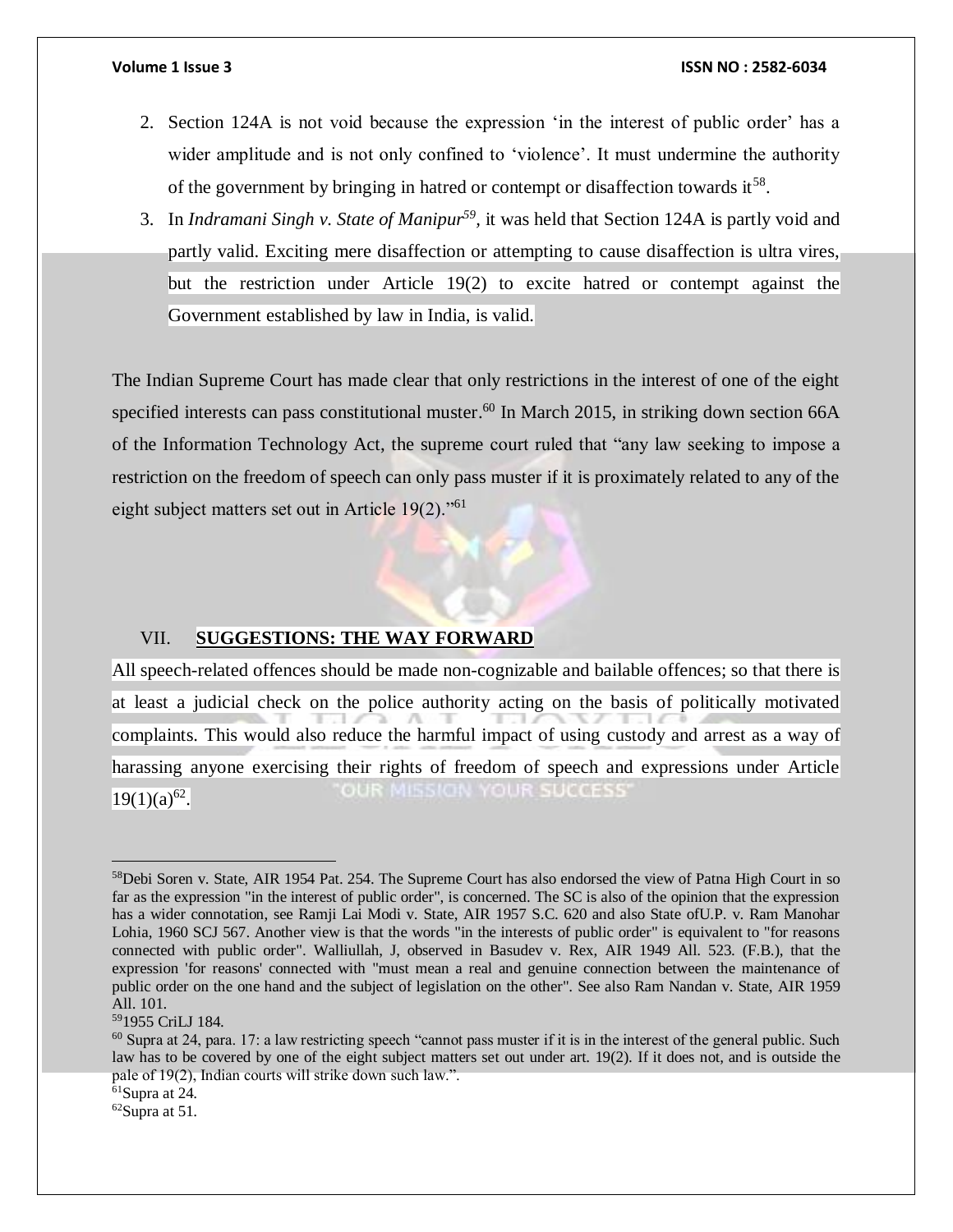All police departments must be instructed that decisions on whether or not to arrest someone for speech should not be based on threats of violence or disorder by those who dislike or are somehow offended by that speech. Decisions to arrest someone for speech should be based solely on an evidentiary assessment of whether or not the individual has violated a law<sup>63</sup>.

In the case of offences under  $S.153-A^{64}$  and  $S.295-A^{65}$  of the IPC, it is mandatory under S.  $196(1)$ <sup>66</sup> of the CrPC to obtain prior sanction of the government before taking cognizance of the offences. It is suggested to be extended to the S.124A of the Indian Penal Code i.e. Sedition.

Introduce education programs for all police officers to ensure that they are fully aware of the limitations imposed by the Supreme Court on laws restricting freedom of expression.

- Pending repeal or amendment of section 124A of the Indian Penal Code, police should be specifically informed<sup>67</sup> that, under applicable Supreme Court decisions:
	- o The sedition law is only applicable to speech that has the tendency or intention of creating public disorder<sup>68</sup>.
	- o Mere criticism of the government or government policies cannot be the basis of prosecution under Indian Penal Code section 124A<sup>69</sup>.
	- o Speech or expression perceived as disrespectful of India or its national symbols cannot, alone, be the basis of a prosecution for sedition.
	- o Consistent with the guidelines accepted by the Bombay High Court, make it mandatory for police to obtain a legal opinion in writing, along with reasons, from the law officer of the district and from the state's public prosecutor before filing sedition charges<sup>70</sup>.

 any offence punishable under Chapter VI or under section 153A, of Indian Penal Code, or Section 295 A or sub section (1) of section 505] of the Indian Penal Code (45 of 1860 ).

<sup>67</sup> Supra at 47.

  $63$ Supra at 47.

<sup>64</sup>153A. Promoting enmity between different groups on grounds of religion, race, place of birth, residence, language, etc., and doing acts prejudicial to maintenance of harmony.

 $<sup>65</sup>$  295A. Deliberate and malicious acts, intended to outrage religious feelings of any class by insulting its religion or</sup> religious beliefs.

<sup>66</sup>196. Prosecution for offences against the State and for criminal conspiracy to commit such offence.

<sup>(1)</sup> No Court shall take cognizance of-

<sup>68</sup>Kedarnath Das v. State of Bihar, AIR 1962 SC 955.

<sup>69</sup>P. Hemalatha v. The Govt. Of Andhra Pradesh, AIR 1976 AP 375.

<sup>70</sup>AIR 1955 SC 104.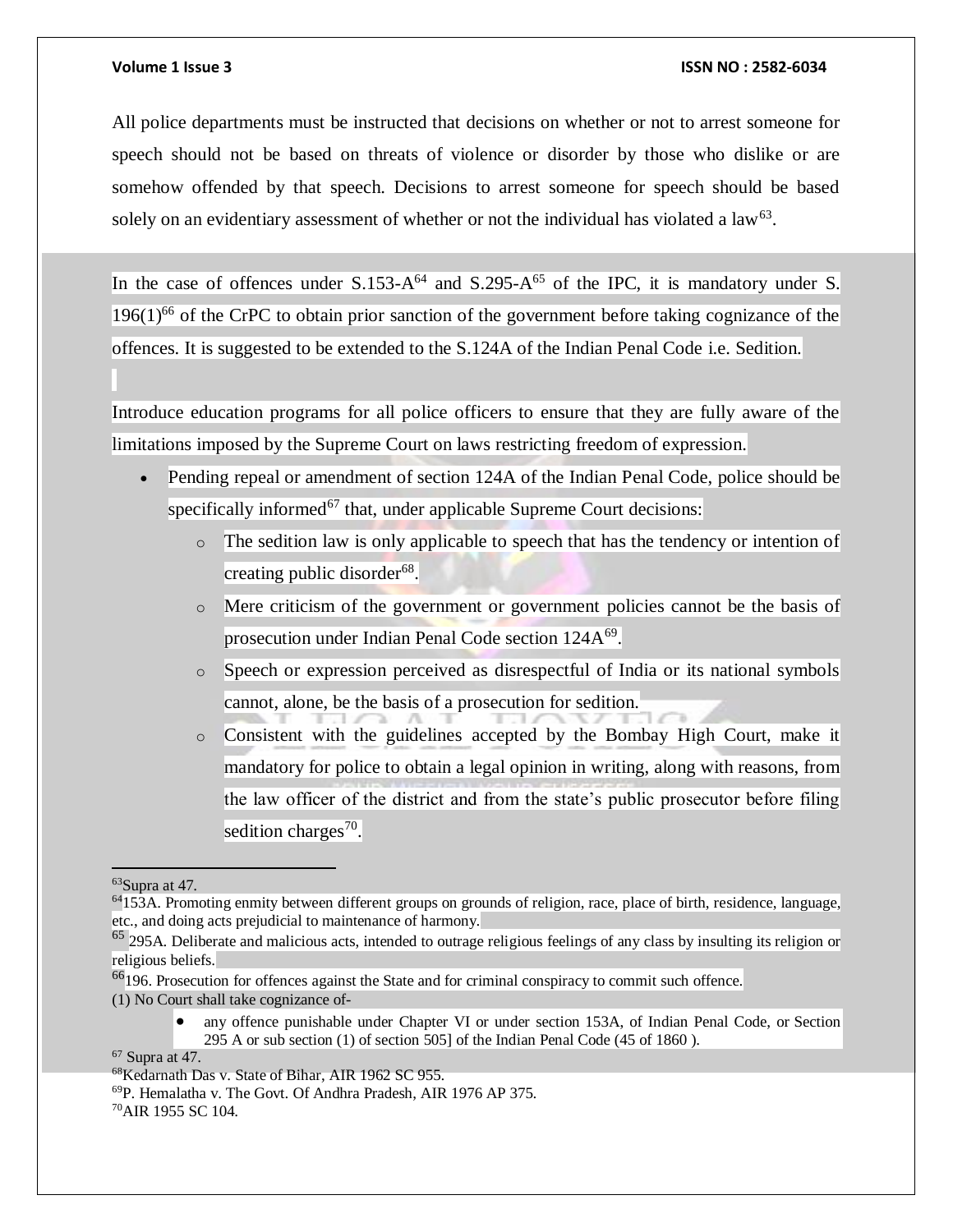All prosecutions and investigations to be dropped and closed into the cases where the underlying behaviour involved peaceful expression or assembly.India need to chalk out a clear plan and time table for the repeal or amendment of laws that criminalize peaceful expression or assembly and, where legislation is to be amended, consult thoroughly with law fraternity and civil society groups in a transparent and public way.

## VIII. **CONCLUSION**

Against this background, there is no iota of doubt that the sedition law needs to be scrapped<sup>71</sup> away. It has become a weapon to threaten anyone who speaks his mind or questions the government and there is no place for it in  $21<sup>st</sup>$  century India.A twitter post, or a facebook comment, or participating in a protest, or a dissenting opinion is not sedition and should not be seen that as either.

Attempts to stifle dissent and free speech aren't new. Former reign has booked activists and artists under the same law. Leaders of the opposition - the 'Congress'- have criticised the misuse of sedition law. Yet when in power, the Congress had misused the very same law against dissidents. As historian Romila Thapar says, "We have inherited a vast number of colonial laws that were meant for a different society. Today, we are not a colony. These laws need to be reconsidered now."<sup>72</sup>In India, there have been two attempts, via private member bills, in the last decade to revoke it - but both efforts were thwarted by governments. In 2018, the  $21^{st}$  Law Commission issued a consultation paper seeking views on revoking sedition but its term ended before the commission could deliver its recommendations.<sup>73</sup>

Despite the constant demand for striking it off the statute and mounting evidence of its misuse over the years, none of the government have shown any willingness to repeal it. In a world thus,

<sup>71</sup>Sibbal, K., 2020. *Does Sedition Law Apply To JNU & Assam Cases Or Is It Being Used As Tool To Stifle Dissent?*. [online] ThePrint. Available at: <https://theprint.in/talk-point/does-sedition-law-apply-to-jnu-assam-cases-or-is-itbeing-used-as-tool-to-stifle-dissent/179360/> [Accessed 25 March 2020].

<sup>72</sup>The Wire. 2020. *Abolishing Sedition Would Be A Befitting Tribute To Gandhi's 150Th Birth Anniversary*. [online] Available at: <https://thewire.in/rights/abolishing-sedition-law-would-be-a-befitting-tribute-to-gandhis-150th-birthanniversary> [Accessed 25 March 2020].

<sup>73</sup>Livemint.com.